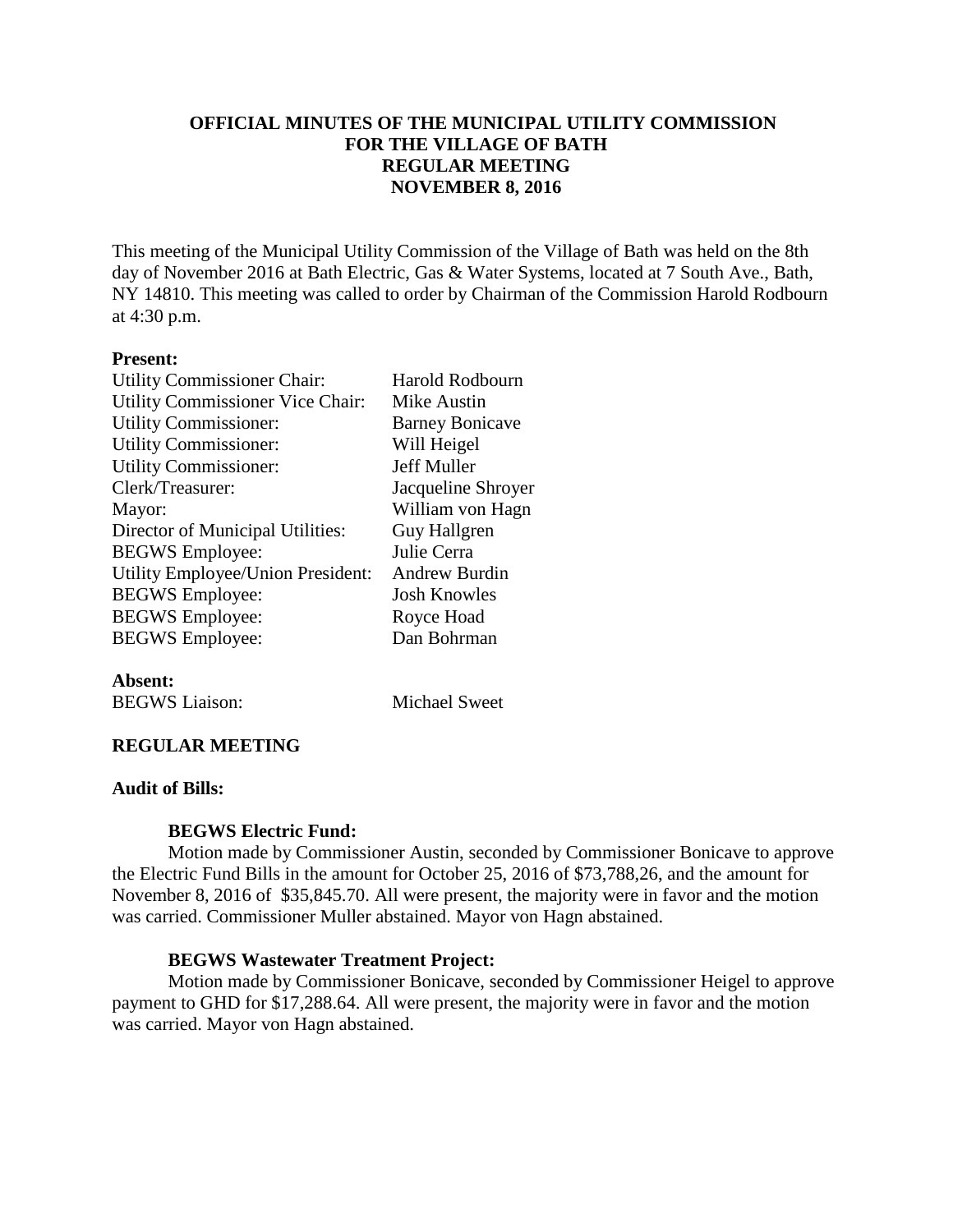Motion made by Commissioner Heigel, seconded by Commissioner Austin to approve payment to C.O. Faulter Consruction Corp for contract #4 for \$230,930.71 covering the period through October 6, 2016. All present were in favor and the motion was carried.

Motion made by Commissioner Austin, seconded by Commissioner Heigel to approve payment to C.O. Faulter Consruction Corp for contract #4 for \$41,040.56 covering the period through November 9, 2016. All present were in favor and the motion was carried.

Motion made by Commissioner Bonicave, seconded by Commissioner Heigel to approve payment to Schuler-Haas Electric Corp for contract #5 for \$81,642.24 covering the period through September 30, 2016. All present were in favor and the motion was carried.

Motion made by Commissioner Austin, seconded by Commissioner Heigel to approve payment to Schuler-Haas Electric Corp for contract #5 for \$20,339.31 covering the period through October 31, 2016. All present were in favor and the motion was carried.

### **Minutes October 2016:**

Motion made by Commissioner Heigel, seconded by commissioner Bonicave to accept the minutes for October 11, 2016. All were present, the majority were in favor and the motion was carried. Commissioner Muller abstained.

Motion made by Commissioner Bonicave, seconded by Commissioner Austin to accept special meeting minutes for November 1, 2016. All were present, the majority were in favor and the motion was carried. Commissioner Muller abstained. Mayor von Hagn abstained.

### **Supervisors Reports:**

### **Accounting/Commercial Office/Meter Reading**

- Pat Cook, the senior clerk who normally does our customer billing, returned to work on 10/31/16 after a leave of absence. She has been updated on some minor changes to her work tasks and work processes.
- After addressing the issues we experienced with our collections agency, communications and co-ordination have greatly improved and Julie is satisfied with their service.
- Some progress has been made on obtaining reads for meters that have been estimated for more than 3 months. A continuing issue is unsanitary conditions where the meter readers will not go into the residences. The service department has agreed to order the necessary meters to replace the meters in those residences with remote read capability.
- The Harris/NorthStar technical consultant is scheduled to extract our fixed asset data from the failing AS400 system on Wednesday, 11/2/16. However, we will be without an application for our continuing property records. So, it is imperative that we implement a new system ASAP. This would be a temporary solution until we implement a full ERP system.
- Dan Wilhelm, Kris New, and Guy Hallgren attended the annual MEUA Accounting and Finance Workshop on October  $19<sup>th</sup>$  and  $20<sup>th</sup>$ . Some revisions to our uncollectible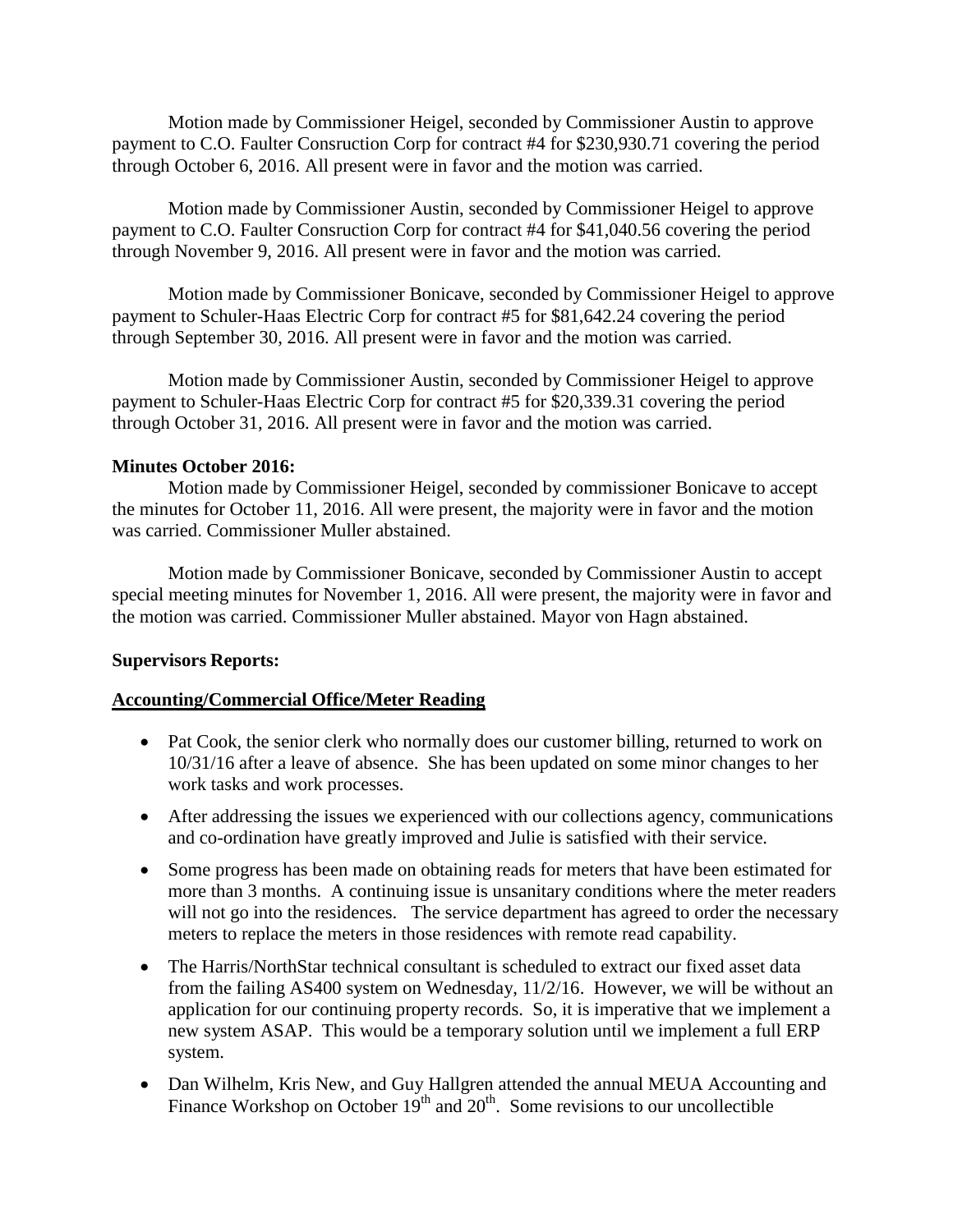accounts procedure need to be implemented.

- An SOP for the accounting procedure and a cash flow projection has been completed for the gas SIP rate case.
- During the month of October no checks were issued for the Electric Upgrade Project.
- During the month of October \$17,288.64 was paid on the Sewer Upgrade Project.
- There was no QRS customer complaints filed with the NYS PSC during the month of October against BEGWS.
- There were 9,344 meters scheduled to be read in October of which 7,768 or 83% were actually read by meter readers or customers. The vast majority of those missed were due to absences by the meter reading staff.
- Currently we have 1,288 offsite meter reads. This is about 14% of our total meter population. For October we had 217 e-bill customers and 286 direct withdrawal customers.

Dan Wilhelm

# **Electric Line Department**

- Repaired Several Street and Security lights.
- Repaired Exit 39 lights for the Town of Bath. Found URD break and major fault in light pole that burned up several wires.
- Set and transferred wires to several new poles installed for the conversion.
- Set pole for new service Rte. 415 N.
- Connected several service upgrades.
- Changed 2 poles due to car/ pole accidents and one rotten security light pole that fell over.
- Pat and Bryce responded to a mutual aid call from Penn Yan Municipal on 10/26.
- Responded to callouts at Dogwood St., Elm St., State Rt. 54, Gratton Dr., 3 Campbell St., State Rt. 415 and Colonial Lawns.
- Hung the Hometown Hero banners for the Village.
- Temporarily disconnected power and removed overhead wire to the Chat A Whyle Restaurant so they could change a rooftop air unit.
- Richard Pendle attended Apprentice class  $10/4 10/7$
- Evan Green attended Apprentice class  $10/11 10/14$

Mark Hawk – Electric Line Supervisor

# **Service Department**

• Investigated 5 gas odor complaints.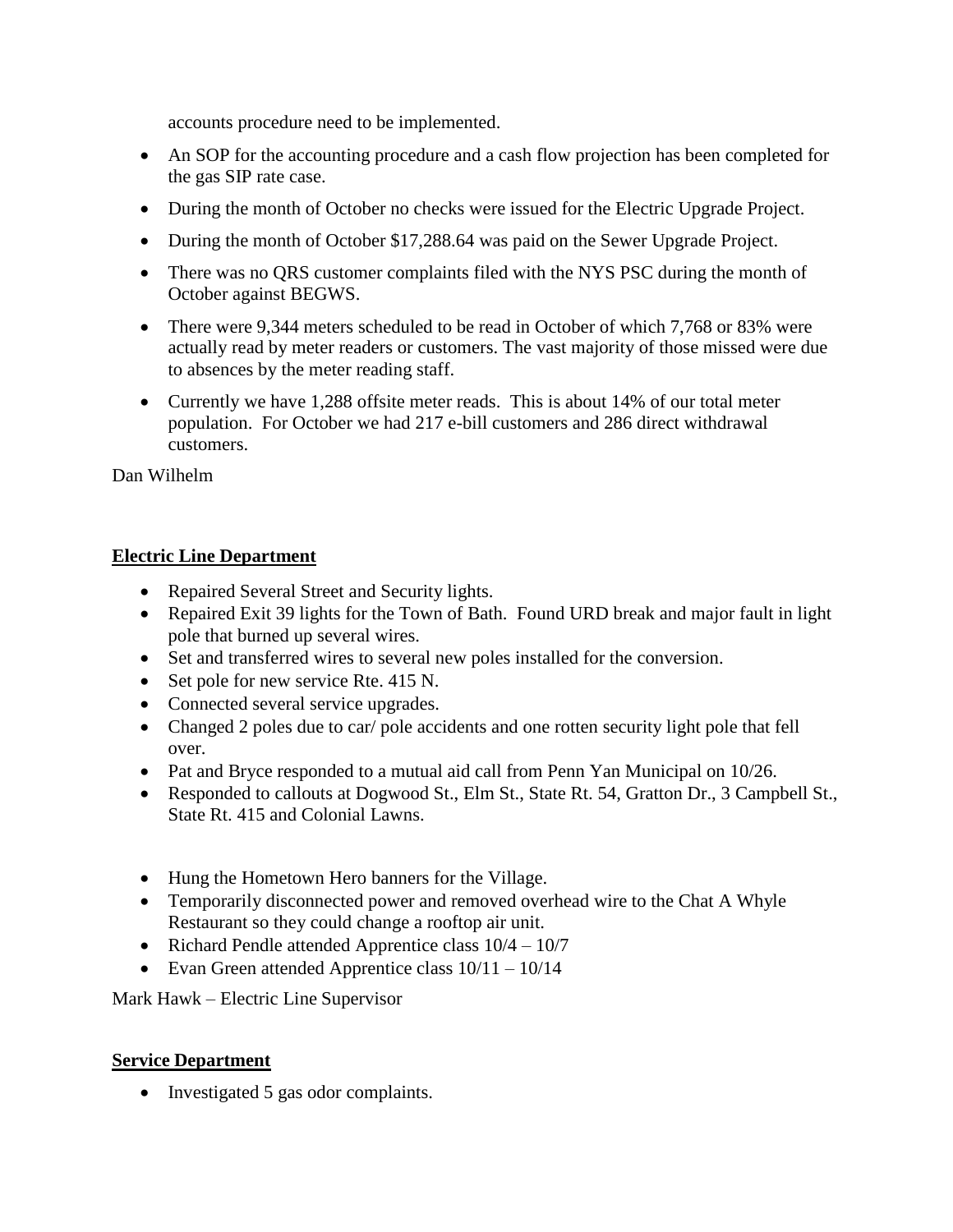- Rechecked pending gas leaks.
- Changed out 12 water meters
- Installed gas services at 88 Geneva St, 14 Fairview Dr., and 7179 Rte 54 (New Liquor Store)
- Rebuilt gas service  $\omega$  25 Hudson St, to repair leaking Class 1 gas leak
- Performed annual inspections and maintenance of gas system relief valves.
- Was visited by Kristy Fogle of the NYS Public Service Commission Safety Division to begin annual audit of gas department records.

Steve Larsen – Service Department Supervisor

# **UGLM Department**

Water:

- Installed 400+' of new water main along Rt 54 for extention to new liquor store
- Tapped and installed new service for Liquor store
- Tapped and installed new water service main to curb for Clark Specialty (old Save-A lot store Bonady Plaza )
	- Worked on Solar Bee controls on Tank #2 Maple Heights
- Working on installing Chlorine monitors in wells
- Annual DOH water inspection completed

Gas :

- Installed 400+' feet of HP Gas main along Rt 54 for extention to new Liquor store
- Installed new HP gas service to new Liquor store
- Installed new service to 88 Geneva St.
- Repairing gas main leak laterals with binder and blacktop
- Repaired gas service to 25 Hudson St
- Removed service at 13 W Morris (Demo)
- Removed service at 48 Geneva St

# Sewer

- Flushed storm pipes for County DPW
- Cut road crossings for County DPW

Performed numerous Dig Safety markings !

Dan Borhman – UGLM Supervisor

# **Waste Water Treatment Plant**

- Daily lab test & reg maintenance
- Repaired 6in plastic sludge line in the digester building
- Installed new penn valley sludge pump in the digester building
- Drained and cleaned secondary tank #1.
- Secondary tank  $#1$  and  $#3$  have new pumps installed and are back on line
- Installed 1 new blower in the digester building

Royce Hoad – WWTP Chief Operator